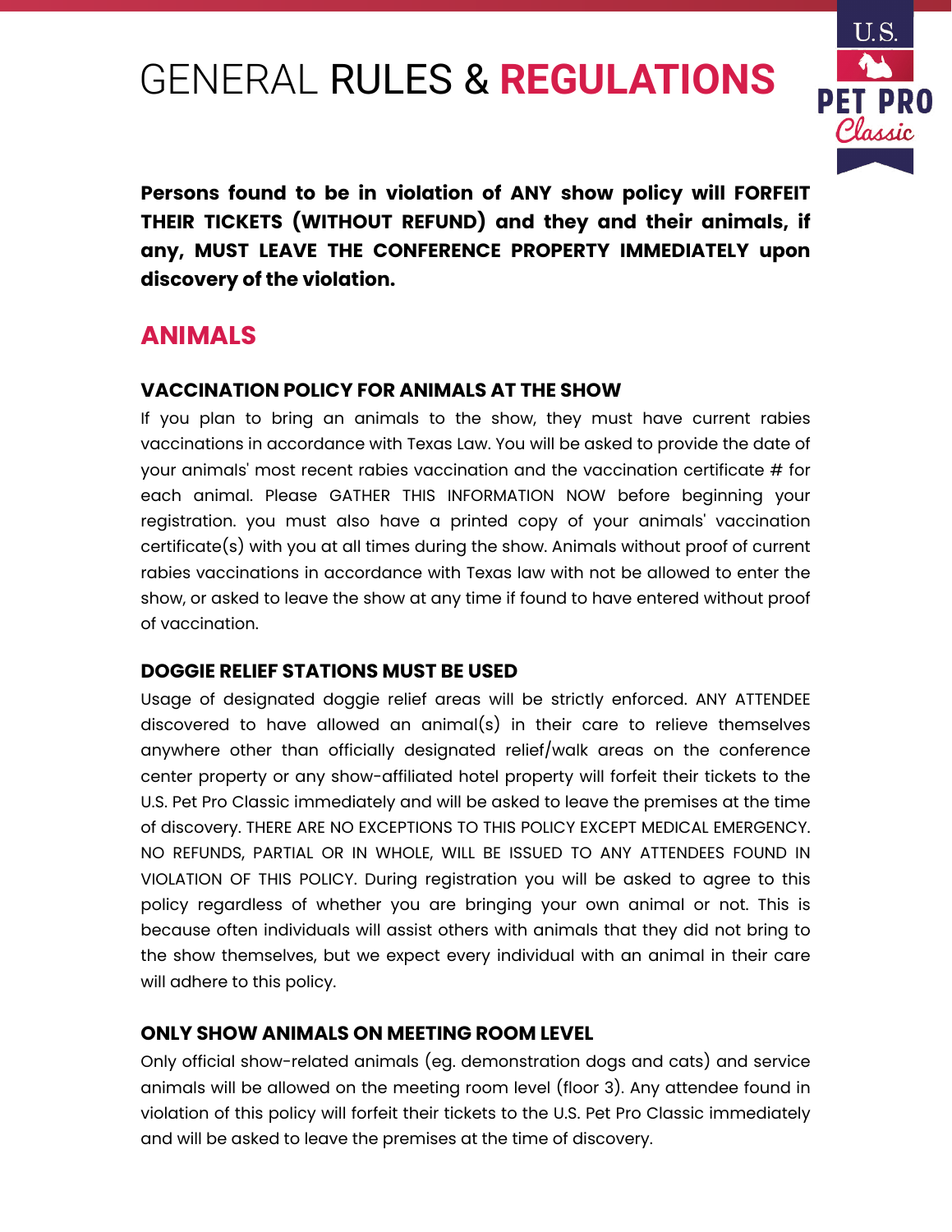# GENERAL RULES & **REGULATIONS**



## **PARKING**

**GENERAL PARKING INFORMATION:** An 800-space parking structure is attached to the facility and additional parking is available within walking distance. Please note that most open-to-the-public/consumer events have a parking fee for convention center garage parking, which varies from event to event. For more information about a specific event or date range, please call the convention center at [972-252-7476](tel:9722527476).

**IMPORTANT: THE HEIGHT CLEARANCE TO THE IRVING CONVENTION CENTER PARKING GARAGE IS 8 FEET.** Not all vehicles, especially mobile grooming vans and other mobile grooming units, will be able to park at the convention center due to this height limitation. **There are no outdoor parking options** at the convention center for general attendees. There will be specially arranged temporary outdoor parking for mobile units entered into the U.S. Mobile Groomers Championship contest, but all contestants must move their mobile grooming units at the end of pre-judging on Friday, September 30, 2022. Please check the height of your vehicle to be certain whether or not it will be capable of parking at the convention center and/or your hotel parking options before making your travel arrangements. The U.S. Pet Pro Classic is not responsible for any inconveniences experienced due to parking limitations at the Irving Convention Center or any other locations.

**THE IRVING CONVENTION CENTER WILL CHARGE 10.00 PER DAY FOR PARKING (NO IN/OUTS INCLUDED IN THIS RATE).** 10.00 will be charged for each separate entry to the parking garage each day.